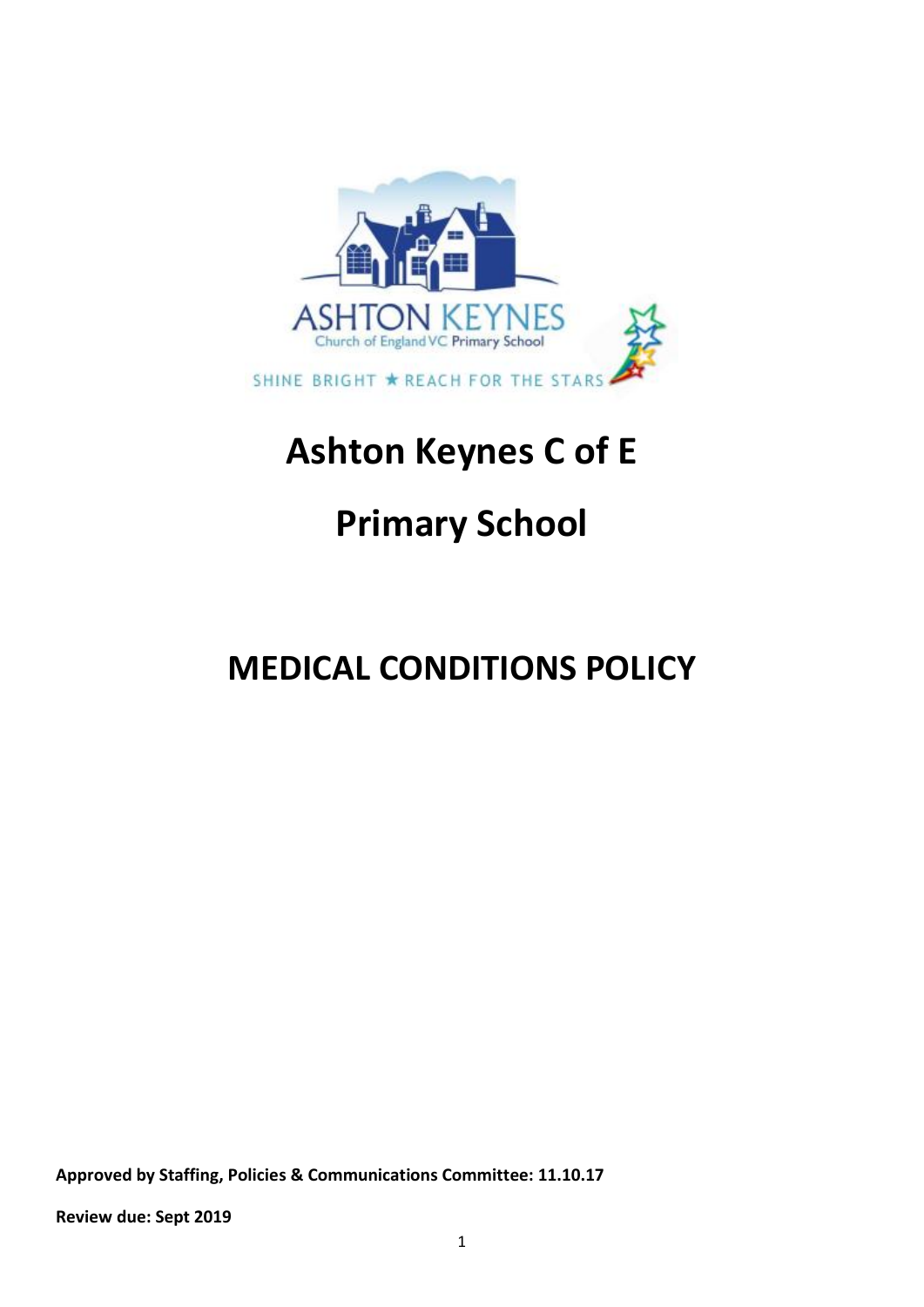#### **Ashton Keynes Primary School Medical Conditions Policy**

Designated Staff member – Samantha Saville

## **1. Ashton Keynes School is an inclusive community that aims to support and welcome pupils with medical conditions**

a. Ashton Keynes School understands that it has a responsibility to make the school welcoming and supportive to pupils with medical conditions who currently attend and to those who may enrol in the future.

b. This school aims to provide all children with all medical conditions the same opportunities as others at school. We will help to ensure they can:

- be healthy
- stay safe
- enjoy and achieve
- make a positive contribution
- achieve economic well-being.

c. Pupils with medical conditions are encouraged to take control of their condition. Pupils feel confident in the support they receive from the school to help them do this.

d. This school aims to include all pupils with medical conditions in all school activities.

e. Parents\* of pupils with medical conditions feel secure in the care their children receive at this school.

f. The school ensures all staff understand their duty of care to children and young people in the event of an emergency.

g. All staff feel confident in knowing what to do in an emergency.

h. This school understands that certain medical conditions are serious and can be potentially life-threatening, particularly if ill managed or misunderstood.

i. All staff understand the common medical conditions that affect children at this school. Staff receive training on the impact this can have on pupils.

j. The medical conditions policy is understood and supported by the whole school and local health community.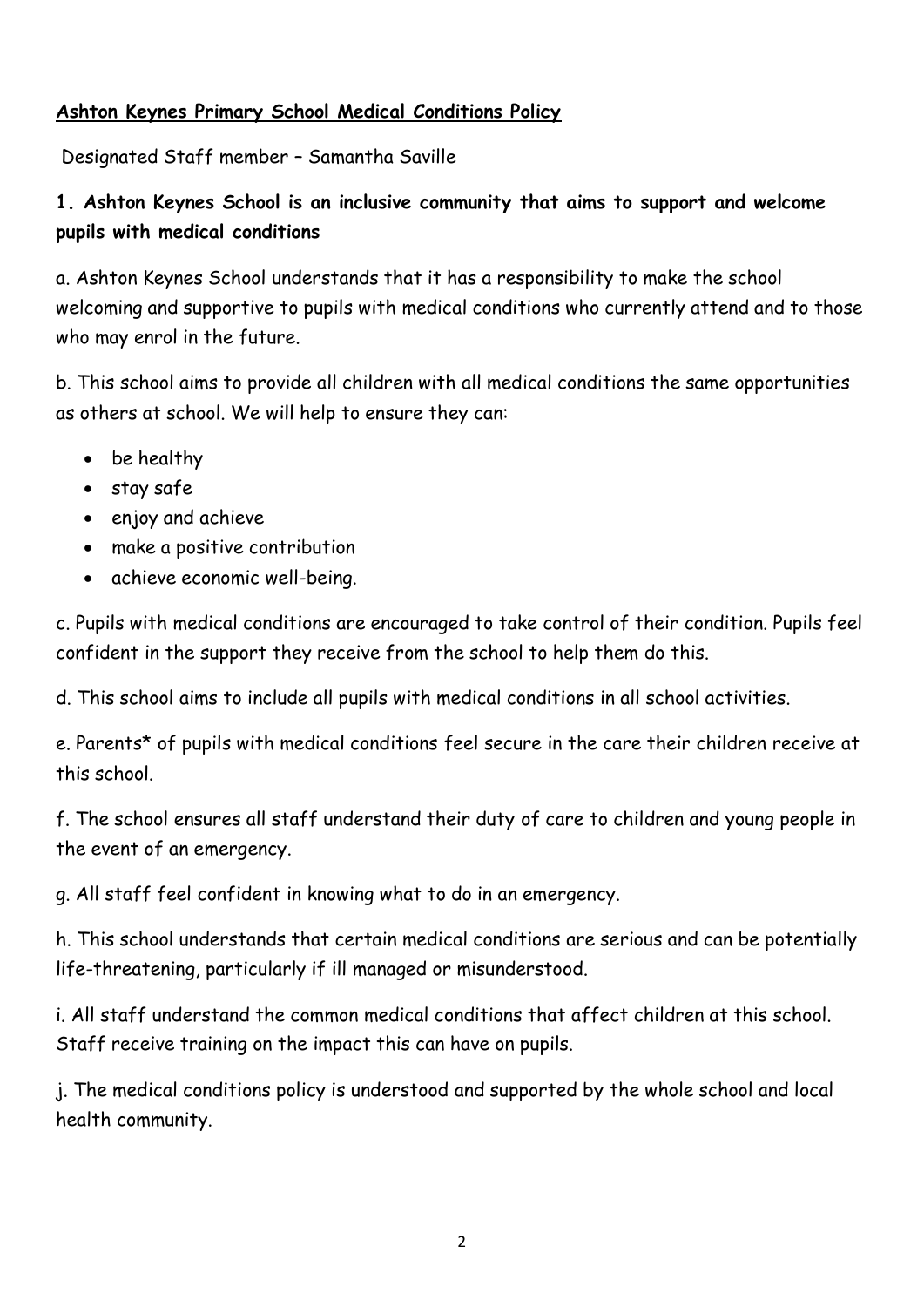\* The term 'parent' implies any person or body with parental responsibility such as foster parent, carer, guardian or local authority.

**2. This school's medical conditions policy has been drawn up in consultation with a widerange of key stakeholders within both the school and health settings. These key stakeholders include:** 

- pupils with medical conditions
- parents
- school nurse
- head teacher
- teachers
- special educational needs coordinator
- members of staff trained in first aid
- all other school staff
- local emergency healthcare staff (such as accident & emergency staff and paramedics)
- local healthcare professionals
- school governors.

b. The views of pupils with various medical conditions were actively sought and considered central to the consultation process.

c. This school recognises the importance of providing feedback to those involved in the development process and is committed to acknowledging input and providing follow-up to suggestions put forward.

# **3. The medical conditions policy is supported by a clear communication plan for staff, parents and other key stakeholders to ensure its full implementation**

a. Pupils are informed and regularly reminded about the applicable parts of the medical conditions policy:

- through the school's pupil representative body (school council)
- in the school newsletter at intervals in the school year
- in personal, social and health education (PSHE) classes

b. Parents are informed and regularly reminded about applicable parts the medical conditions policy:

- by including the policy on the school website and signposting access to the policy
- at the start of the school year when communication is sent out about Healthcare Plans
- in the school newsletter at several intervals in the school year where applicable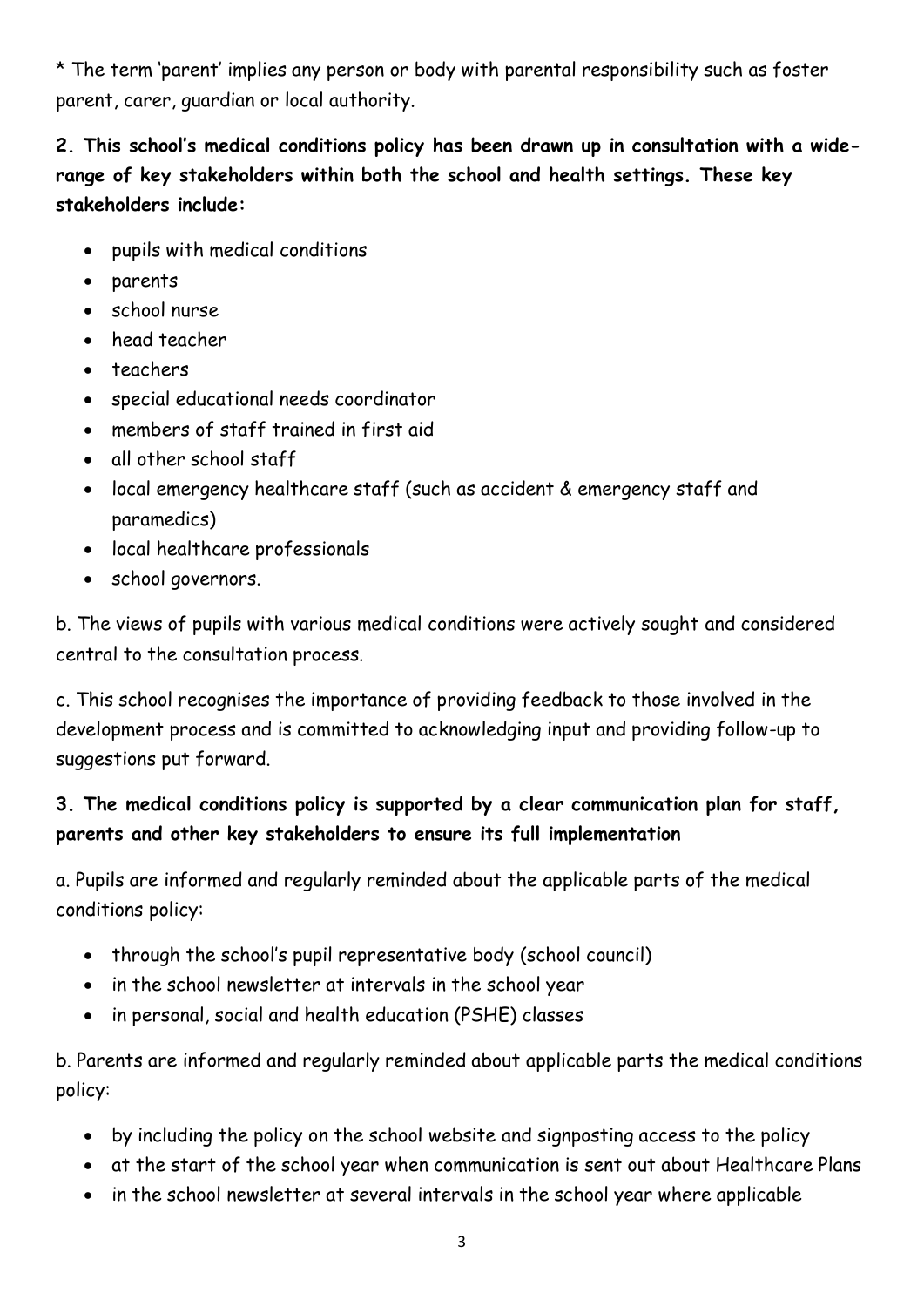• when their child is enrolled as a new pupil

c. School staff are informed and regularly reminded about the medical conditions policy:

- through electronic copy being available on the staff server and being signposted to and before Healthcare Plans are distributed to parents
- at scheduled medical conditions training
- through the key principles of the policy being displayed in several prominent staff areas at this school (e.g. staff room)
- through school-wide communication about results of the monitoring and evaluation of the policy
- all supply and temporary staff are informed of the policy and their responsibilities.

d. Relevant local health staff are informed and regularly reminded about the school's medical conditions policy:

- by letter accompanied with a printed copy of the policy at the start of the school year
- via the school/community nurse
- through communication about results of the monitoring and evaluation of the policy.

e. All other external stakeholders are informed and reminded about the school's medical conditions policy:

- by letter accompanied with a printed copy of the policy summary at the start of the school year / available on our website
- through communication about results of the monitoring and evaluation of the policy.

## **4. All staff understand and are trained in what to do in an emergency for the most common serious medical conditions at this school**

a. All staff at this school are aware of the most common serious medical conditions at this school.

b. Staff at this school understand their duty of care to pupils in the event of an emergency. In an emergency situation school staff are required under common law duty of care to act like any reasonably prudent parent. This may include administering medication.

c. All staff who work with groups of pupils at this school receive training and know what to do in an emergency for the pupils in their care with medical conditions.

d. Training is refreshed for all staff at least once a year. ie. Action for staff to take in an emergency for the common serious conditions at this school is displayed in prominent locations for all staff including classrooms, kitchens and the staff room\*.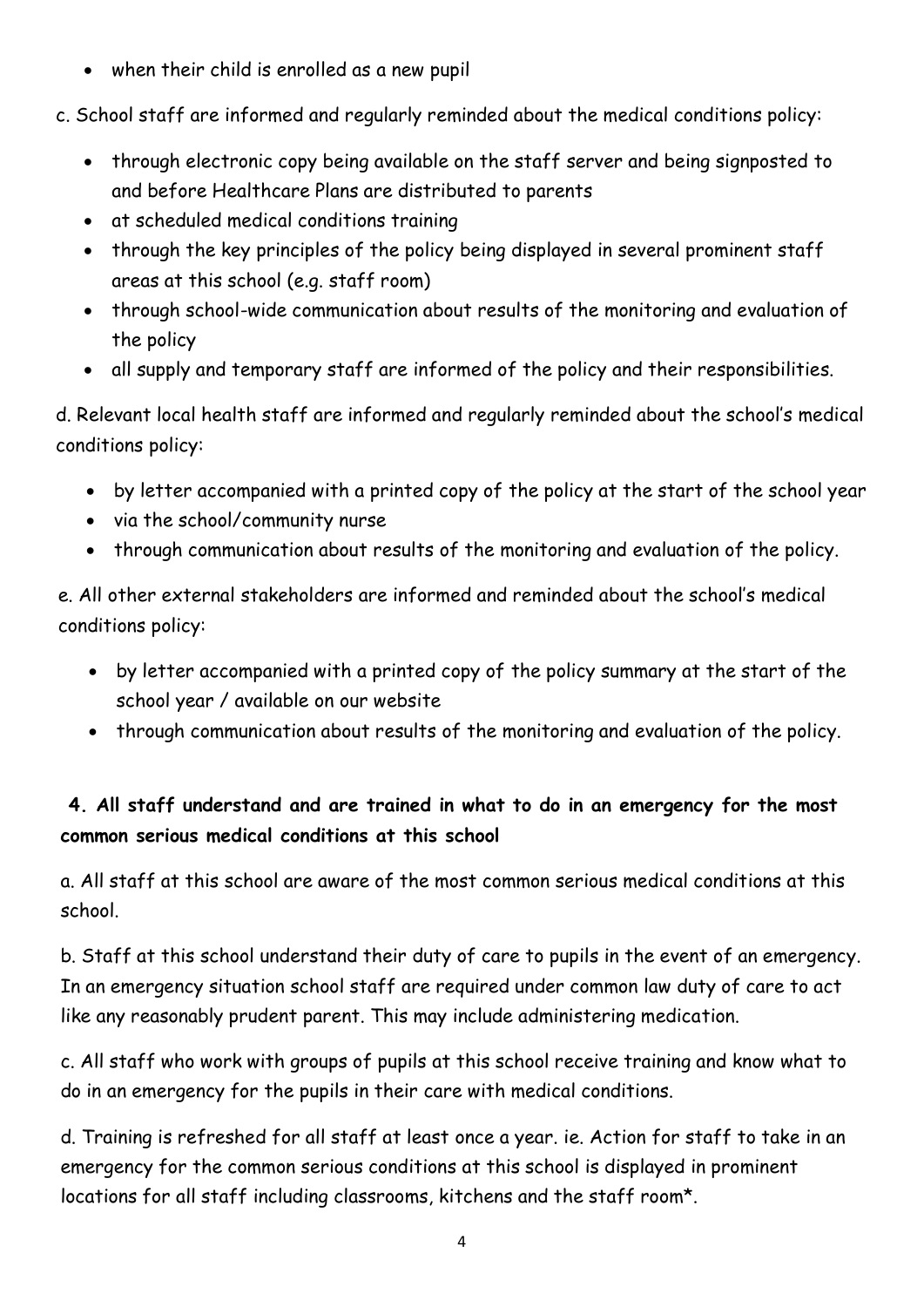f. This school uses Healthcare Plans to inform the appropriate staff (including supply teachers and support staff) of pupils in their care who may need emergency help.

g. This school has procedures in place so that a copy of the pupil's Healthcare Plan is sent to the emergency care setting with the pupil. On occasions when this is not possible, the form is sent (or the information on it is communicated) to the hospital as soon as possible.

h. This school has made arrangements with the local hospital to ensure the timely transfer of Healthcare Plans to the hospital in the event of an emergency.

\* Emergency procedure posters are provided in this pack for anaphylaxis, asthma, diabetes and epilepsy – see Appendix 2 or download from www.medicalconditionsatschool.org.uk. Please see SENCo for user name & password.

**5. All staff understand and are trained in the school's general emergency procedures a. All staff know what action to take in the event of a medical emergency. This includes:**

- how to contact emergency services and what information to give
- who to contact within the school.

b. Training is refreshed for all staff at least once a year.

c. Action to take in a general medical emergency is displayed in prominent locations for staff. These include classrooms, the staff room, food preparation areas and sporting facilities.

d. If a pupil needs to be taken to hospital, a member of staff will always accompany them and will stay with them until a parent arrives. The school tries to ensure that the staff member will be one the pupil knows.

e. Generally, staff should not take pupils to hospital in their own car. This school has clear guidance from the local authority on when (and if) this is appropriate.

## **6. The school has clear guidance on the administration of medication at school Administration – emergency medication**

a. Emergency medications are kept in a known location in the pupil's own classroom and in the first aid area in a named box. This location is known by all staff and the child. Arrangements are made to bring the emergency medication when the pupil is taken to any offsite or residential visits.

b. Pupils who do not carry and administer their own emergency medication know where their medication is stored and how to access it.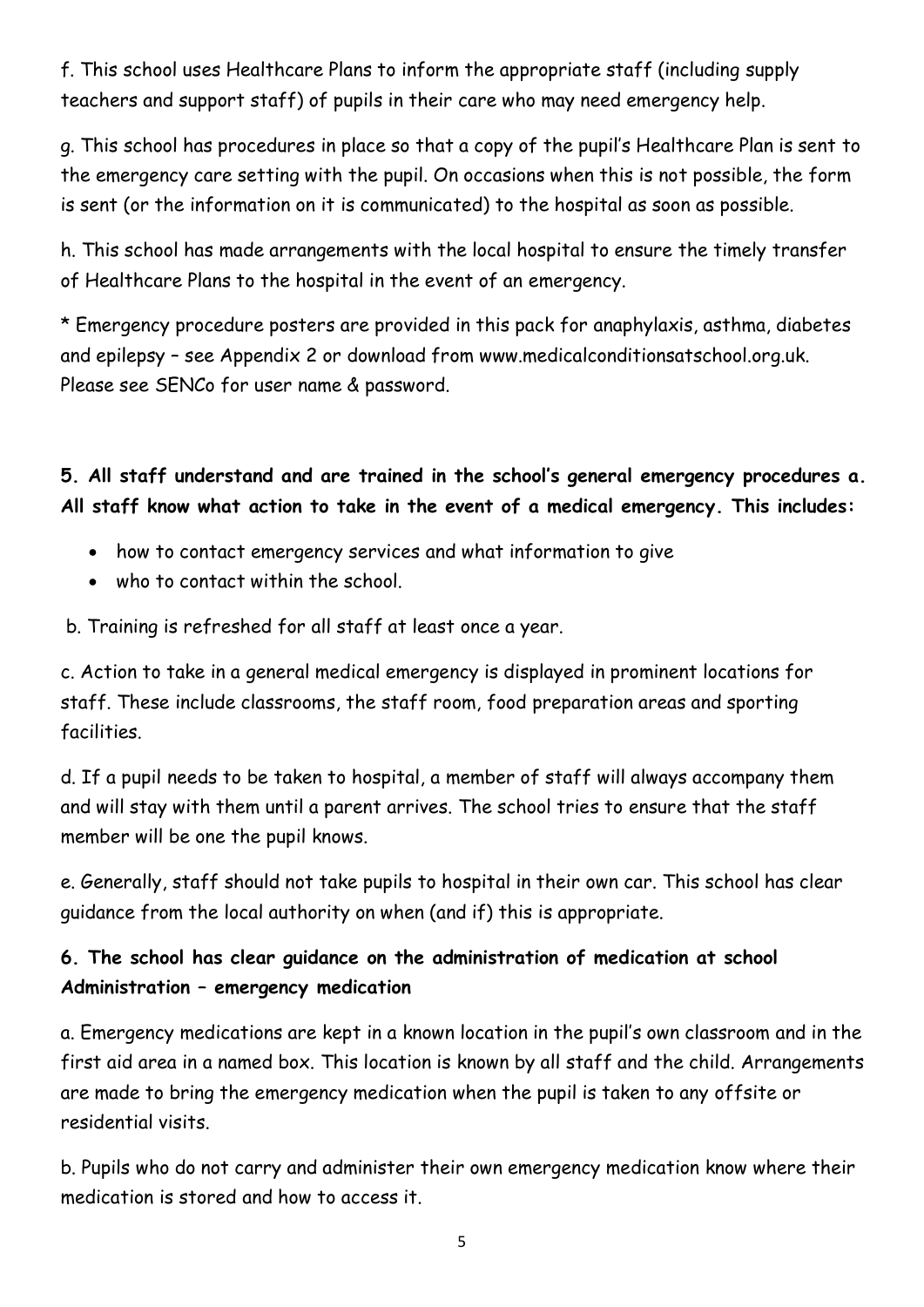c. Pupils who do not carry and administer their own emergency medication understand the arrangements for a member of staff (and the reserve member of staff) to assist in helping them take their medication safely. Administration – general

d. All use of medication defined as a controlled drug, even if the pupil can administer the medication themselves, is done under the supervision of a named member of staff at this school.

e. This school understands the importance of medication being taken as prescribed.

f. All staff are aware that there is no legal or contractual duty for any member of staff to administer medication or supervise a pupil taking medication unless they have been specifically contracted to do so.

g. Training is given to all staff members who agree to administer medication to pupils, where specific training is needed. The local authority provides full indemnity.

h. All school staff have been informed through training that they are required, under common law duty of care, to act like any reasonably prudent parent in an emergency situation. This may include taking action such as administering medication. Page 6 of 24

i.. In some circumstances medication is only administered by an adult of the same gender as the pupil, and preferably witnessed by a second adult.

j.. Parents at this school understand that if their child's medication changes or is discontinued, or the dose or administration method changes, that they should notify the school immediately.

k. If a pupil at this school refuses their medication, staff record this and follow procedures. Parents are informed as soon as possible.

l.. If a pupil at this school needs supervision or access to medication during home to school transport organised by the local authority, properly trained escorts are provided. All drivers and escorts have the same training as school staff, know what to do in a medical emergency and are aware of any pupils in their care who have specific needs. If they are expected to supervise or administer emergency medication they are properly trained and have access to the relevant Healthcare Plans.

m. All staff attending off-site visits are aware of any pupils with medical conditions on the visit. They receive information about the type of condition, what to do in an emergency and any other additional support necessary, including any additional medication or equipment needed.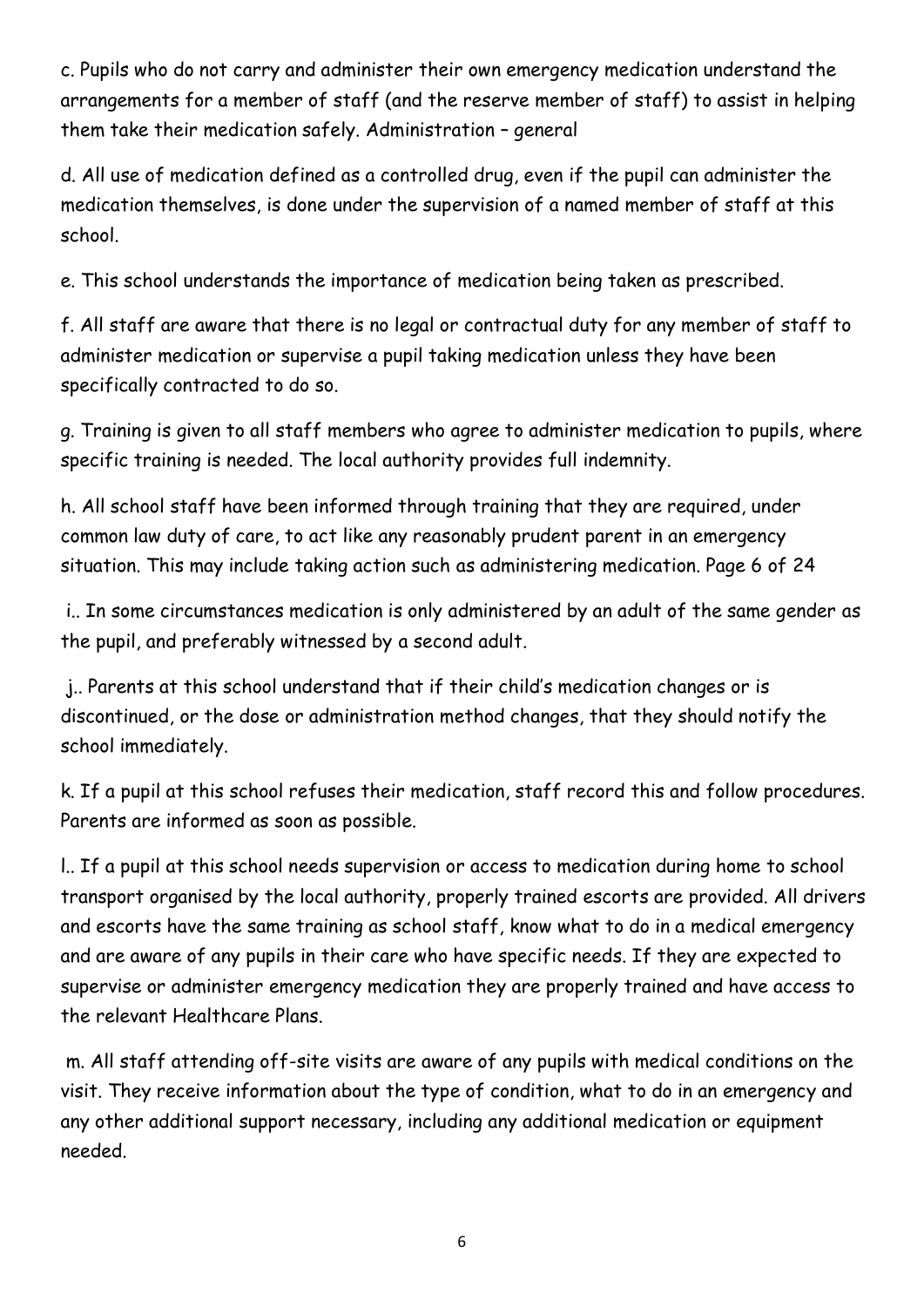n. If a trained member of staff, who is usually responsible for administering medication, is not available this school makes alternative arrangements to provide the service. This is always addressed in the risk assessment for off-site activities.

o. If a pupil misuses medication, either their own or another pupil's, their parents are informed as soon as possible. These pupils are subject to the school's usual disciplinary procedures.

p. The school will not administer medicines of children who have temporary, short term medical conditions where there is no health care plan. Parents will be asked to come into school to administer the medicines at the appropriate times.

## **7. This school has clear guidance on the storage of medication at school Safe storage – emergency medication**

a. Emergency medication is readily available to pupils who require it at all times during the school day or at off-site activities. If the emergency medication is a controlled drug and needs to be locked up, the keys are readily available and not held personally by members of staff.

b. Pupils, whose healthcare professionals and parents advise the school that their child is not yet able or old enough to self manage and carry their own emergency medication, know exactly where to access their emergency medication. Safe storage – non-emergency medication

c. All non-emergency medication is kept in a secure place, in a lockable cupboard in a cool dry place. Pupils with medical conditions know where their medication is stored and how to access it.

d. Staff ensure that medication is only accessible to those for whom it is prescribed.

e. There is an identified member of staff who ensures the correct storage of medication at school.

f. All controlled drugs are kept in a locked cupboard and only named staff have access, even if pupils normally administer the medication themselves.

g. Three times a year the identified member of staff checks the expiry dates for all medication stored at school.

h. The identified member of staff, along with the parents of pupils with medical conditions, ensures that all emergency and non-emergency medication brought in to school is clearly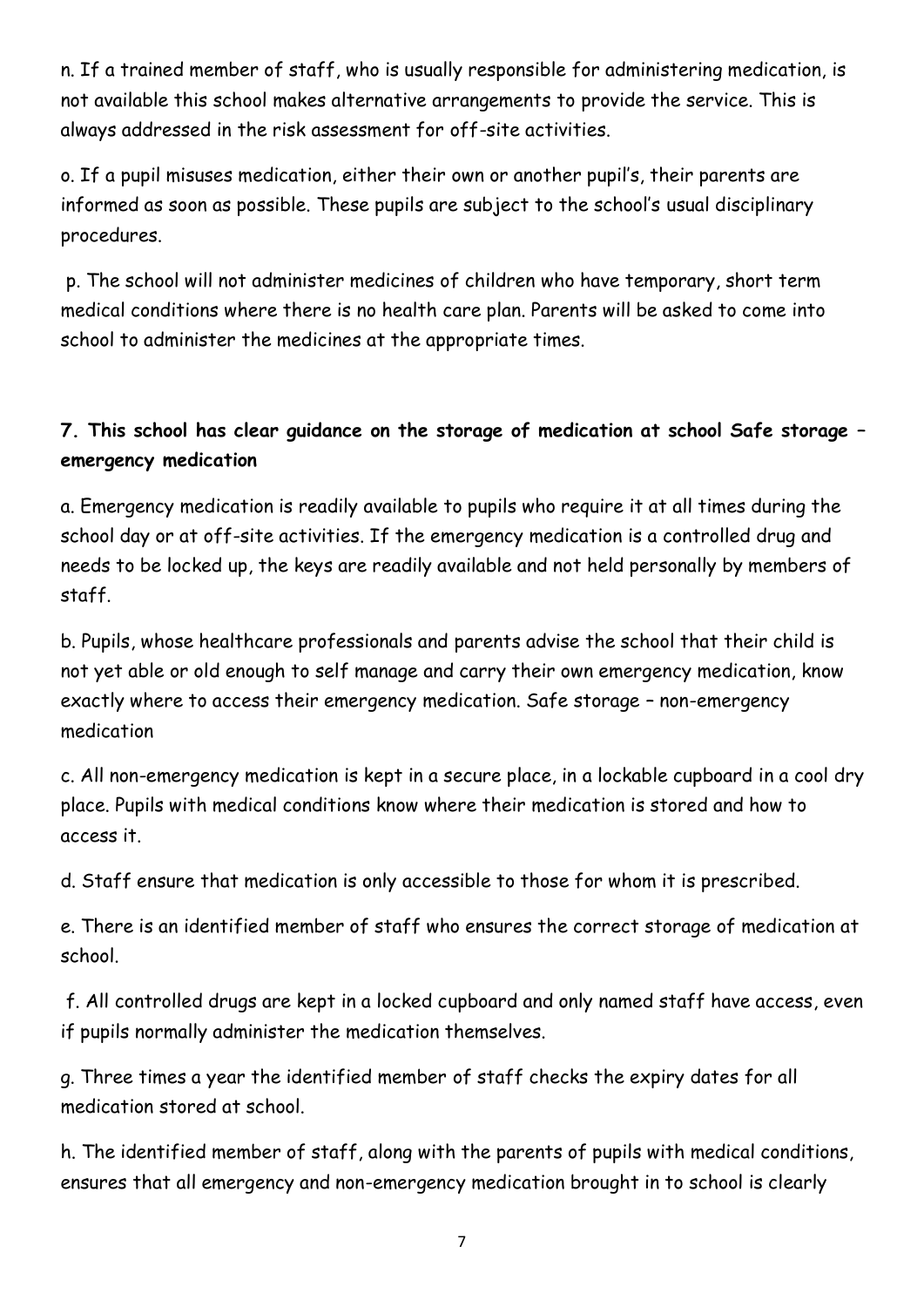labelled with the pupil's name, the name and dose of the medication and the frequency of dose. This includes all medication that pupils carry themselves.

i. All medication is supplied and stored, wherever possible, in its original containers. All medication is labelled with the pupil's name, the name of the medication, expiry date and the prescriber's instructions for administration, including dose and frequency.

j. Medication is stored in accordance with instructions, paying particular note to temperature.

k. Some medication for pupils at this school may need to be refrigerated. All refrigerated medication is stored in an airtight container and is clearly labelled. Refrigerators used for the storage of medication are in a secure area, inaccessible to unsupervised pupils or lockable as appropriate.

l. All medication is sent home with pupils at the end of the school year. Medication is not stored in summer holidays.

m. It is the parent's responsibility to ensure new and in date medication comes into school on the first day of the new academic year.

n. Parents at this school are asked to collect out-of-date medication.

o. If parents do not pick up out-of-date medication, or at the end of the school year, medication is taken to a local pharmacy for safe disposal.

p. A named member of staff is responsible for checking the dates of medication and arranging for the disposal of any that have expired. This check is done at least three times a year and is always documented.

q. Sharps boxes are used for the disposal of needles. Parents obtain sharps boxes from the child's GP or paediatrician on prescription. All sharps boxes in this school are stored in a locked cupboard unless alternative safe and secure arrangements are put in place on a caseby-case basis.

r If a sharps box is needed on an off-site or residential visit, a named member of staff is responsible for its safe storage and return to a local pharmacy or to school or the pupil's parent.

s. Collection and disposal of sharps boxes is the responsibility of the parents not the local authority.

## **8. This school has clear guidance about record keeping enrolment forms**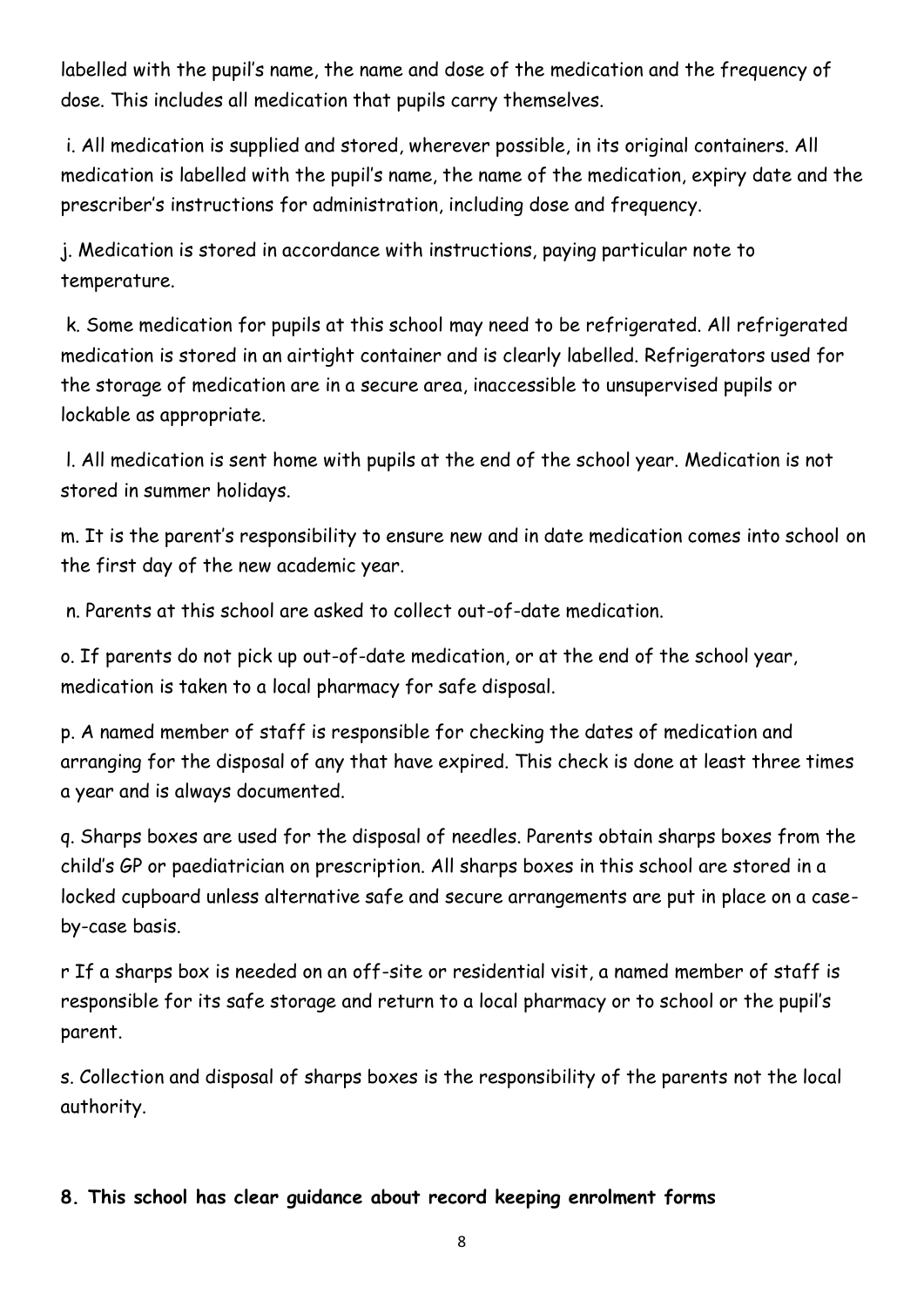a. Parents at this school are asked if their child has any health conditions or health issues on the enrolment form, which is filled out at the start of each school year. Parents of new pupils starting at other times during the year are also asked to provide this information on enrolment forms.

b. This school uses a Healthcare Plan to record important details about individual children's medical needs at school, their triggers, signs, symptoms, medication and other treatments. Further documentation can be attached to the Healthcare Plan if required. See Appendix 1 – Form 1

c. A Healthcare Plan, accompanied by an explanation of why and how it is used, is sent to all parents of pupils with a long-term medical condition. This is sent:

- at the start of the school year
- at enrolment + when a diagnosis is first communicated to the school.

d. If a pupil has a short-term medical condition that requires medication during school hours, a medication form plus explanation is sent to the pupil's parents to complete.

e. The parents, healthcare professional and pupil with a medical condition, are asked to fill out the pupil's Healthcare Plan together. Parents then return these completed forms to the school.

f. This school ensures that a relevant member of school staff is also present, if required to help draw up a Healthcare Plan for pupils with complex healthcare or educational needs. School Healthcare Plan register

g. Healthcare Plans are used to create a centralised register of pupils with medical needs. An identified member of staff has responsibility for the register at this school.

h. The responsible member of staff follows up with the parents any further details on a pupil's Healthcare Plan required or if permission for administration of medication is unclear or incomplete.

## **Ongoing communication and review of Healthcare Plans**

i. Parents at this school are regularly reminded to update their child's Healthcare Plan if their child has a medical emergency or if there have been changes to their symptoms (getting better or worse), or their medication and treatments change.

j. Staff at this school use opportunities such as teacher–parent interviews and home–school diaries to check that information held by the school on a pupil's condition is accurate and up to date.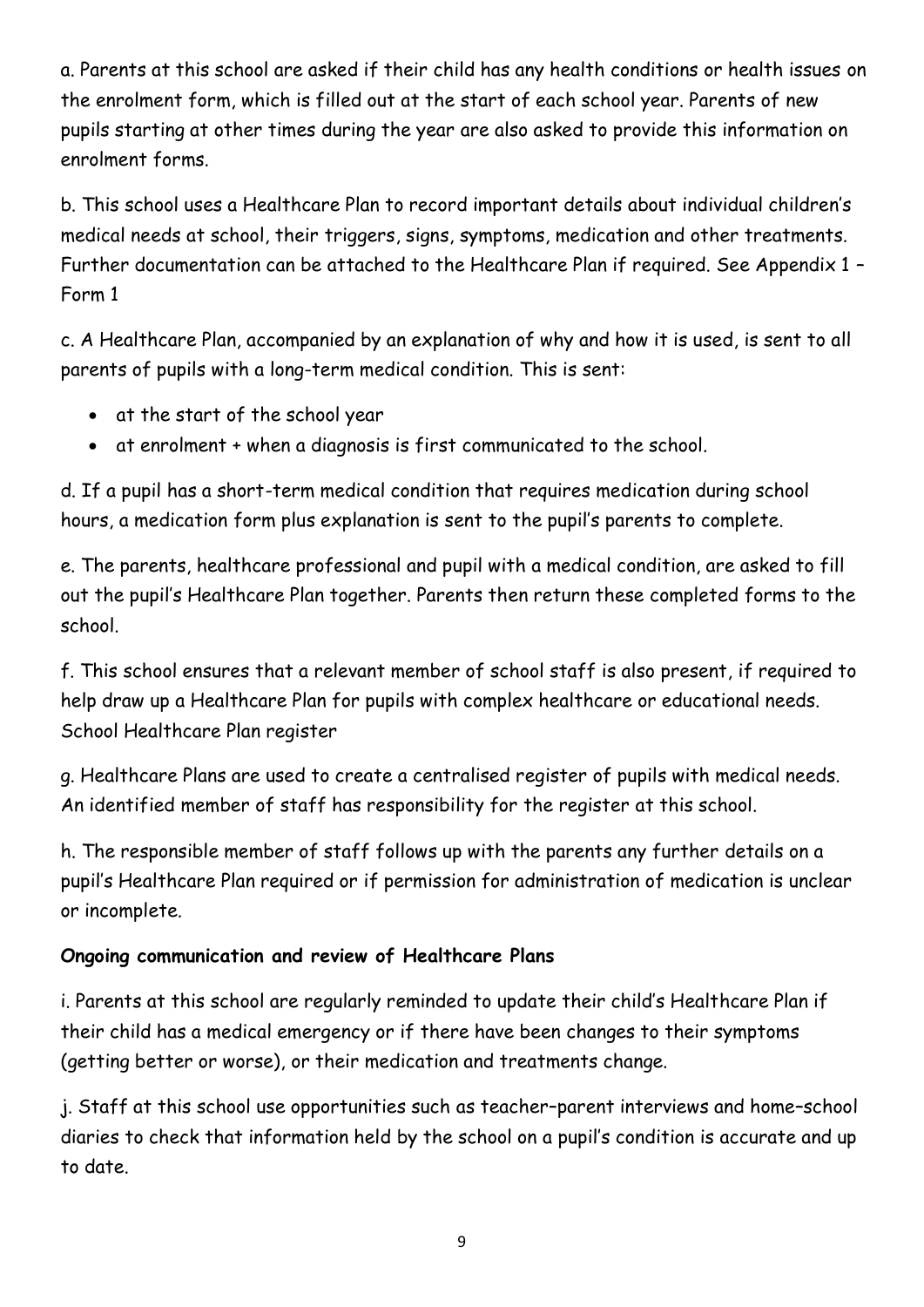k. Every pupil with a Healthcare Plan at this school has their plan discussed and reviewed at least once a year. Storage and access to Healthcare Plans

l. Parents and pupils at this school are provided with a copy of the pupil's current agreed Healthcare Plan.

m. Healthcare Plans are kept in a secure central location at school.

n. Apart from the central copy, specified members of staff (agreed by the pupil and parents) securely hold copies of pupils' Healthcare Plans. These copies are updated at the same time as the central copy. Parents have to agree that health care plans can be displayed in the school.

o. All members of staff who work with groups of pupils have access to the Healthcare Plans of pupils in their care.

p. When a member of staff is new to a pupil group, for example due to staff absence, the school makes sure that they are made aware of (and have access to) the Healthcare Plans of pupils in their care.

q. This school ensures that all staff protect pupil confidentiality.

r. This school seeks permission from parents to allow the Healthcare Plan to be sent ahead to emergency care staff, should an emergency happen during school hours or at a school activity outside the normal school day. This permission is included on the Healthcare Plan.

s. This school seeks permission from the pupil and parents before sharing any medical information with any other party, such as when a pupil takes part in a work experience placement.

Use of Healthcare Plans Healthcare Plans are used by this school to:

- inform the appropriate staff and supply teachers about the individual needs of a pupil with a medical condition in their care
- remind pupils with medical conditions to take their medication when they need to and, if appropriate, remind them to keep their emergency medication with them at all times
- identify common or important individual triggers for pupils with medical conditions at school that bring on symptoms and can cause emergencies. This school uses this information to help reduce the impact of common triggers
- ensure that all medication stored at school is within the expiry date
- ensure this school's local emergency care services have a timely and accurate summary of a pupil's current medical management and healthcare in the event of an emergency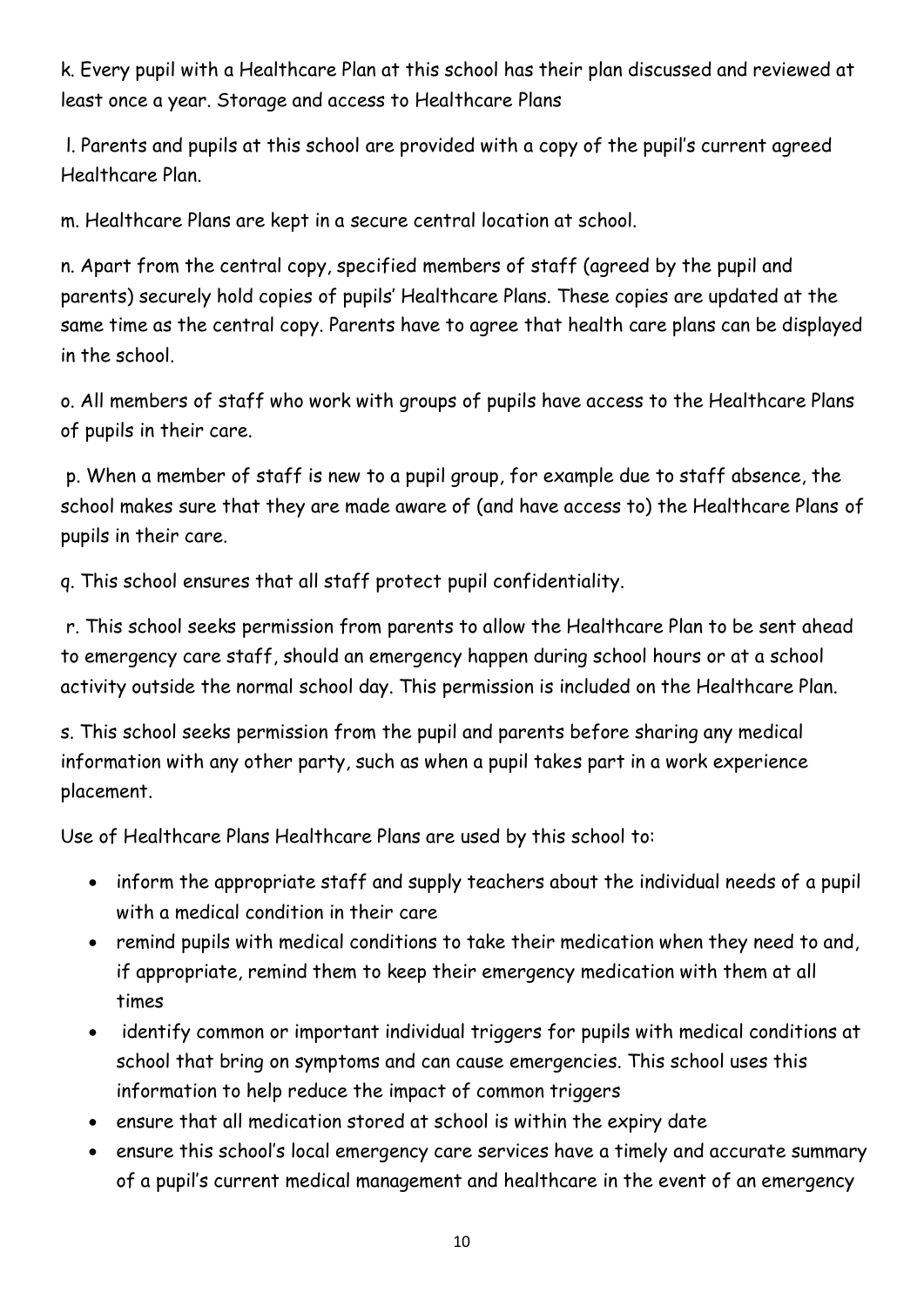• remind parents of pupils with medical conditions to ensure that any medication kept at school for their child is within its expiry dates. This includes spare medication. Consent to administer medicines

t. If a pupil requires regular prescribed medication at school, parents are asked to provide consent on their child's Healthcare Plan giving the pupil or staff permission to administer medication on a regular/daily basis, if required. A separate form is sent to parents for pupils taking short courses of medication.

u. All parents of pupils with a medical condition who may require medication in an emergency are asked to provide consent on the Healthcare Plan for staff to administer medication.

v. If a pupil requires regular/daily help in administering their medication then the school outlines the school's agreement to administer this medication on the pupil's Healthcare Plan. The school and parents keep a copy of this agreement.

w. Parents of pupils with medical conditions at this school are all asked at the start of the school year on the Healthcare Plan if they and their child's healthcare professional believe the child is able to manage, carry and administer their own emergency medication. Residential visits

x. Parents are sent a residential visit form to be completed and returned to school shortly before their child leaves for an overnight or extended day visit. This form requests up-to date information about the pupil's current condition and their overall health. This provides essential and up-to-date information to relevant staff and school supervisors to help the pupil manage their condition while they are away. This includes information about medication not normally taken during school hours.

y. All residential visit forms are taken by the relevant staff member on visits and for all out of-school hours activities where medication is required. These are accompanied by a copy of the pupil's Healthcare Plan.

z. All parents of pupils with a medical condition attending a school trip or overnight visit are asked for consent, giving staff permission to administer medication at night or in the morning if required.

aa. The residential visit form also details what medication and what dose the pupil is currently taking at different times of the day. It helps to provide up-to-date information to relevant staff and supervisors to help the pupil manage their condition while they are away.

bb. This school keeps an accurate record of each occasion an individual pupil is given or supervised taking medication. Details of the supervising staff member, pupil, dose, date and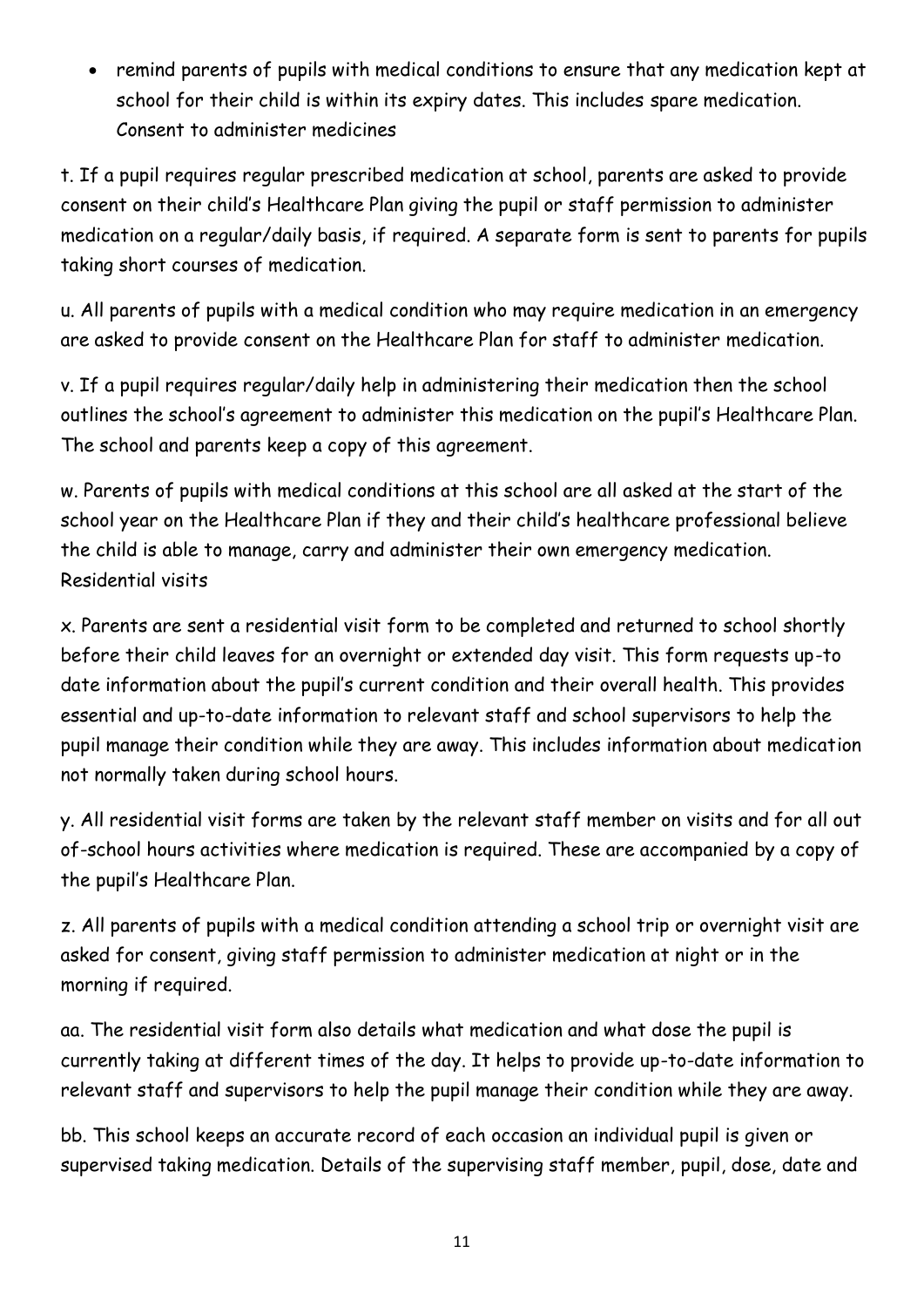time are recorded. If a pupil refuses to have medication administered, this is also recorded and parents are informed as soon as possible.

cc. This school holds training on common medical conditions once a year. All staff attending receive a certificate confirming the type of training they have had. A log of the medical condition training is kept by the school and reviewed every 12 months to ensure all new staff receive training.

dd. All school staff who volunteer or who are contracted to administer medication are provided with training by a healthcare professional. The school keeps a register of staff who have had the relevant training.

ee. This school keeps an up-to-date list of members of staff who have agreed to administer medication and have received the relevant training.

# **9. This school ensures that the whole school environment is inclusive and favourable to pupils with medical conditions. This includes the physical environment, as well as social, sporting and educational activities Physical environment**

a. This school is committed to providing a physical environment that is accessible to pupils with medical conditions. b. Pupils with medical conditions are included in the consultation process to ensure the physical environment at this school is accessible.

c. This school's commitment to an accessible physical environment includes out-of-school visits. The school recognises that this sometimes means changing activities or locations. Social interactions

d. This school ensures the needs of pupils with medical conditions are adequately considered to ensure their involvement in structured and unstructured social activities, including during breaks and before and after school.

e. This school ensures the needs of pupils with medical conditions are adequately considered to ensure they have full access to extended school activities such as school discos, breakfast club, school productions, after school clubs and residential visits.

f. All staff at this school are aware of the potential social problems that pupils with medical conditions may experience. Staff use this knowledge to try to prevent and deal with problems in accordance with the school's anti-bullying and behaviour policies.

g. Staff use opportunities such as personal, social and health education (PSHE) lessons to raise awareness of medical conditions amongst pupils and to help create a positive social environment.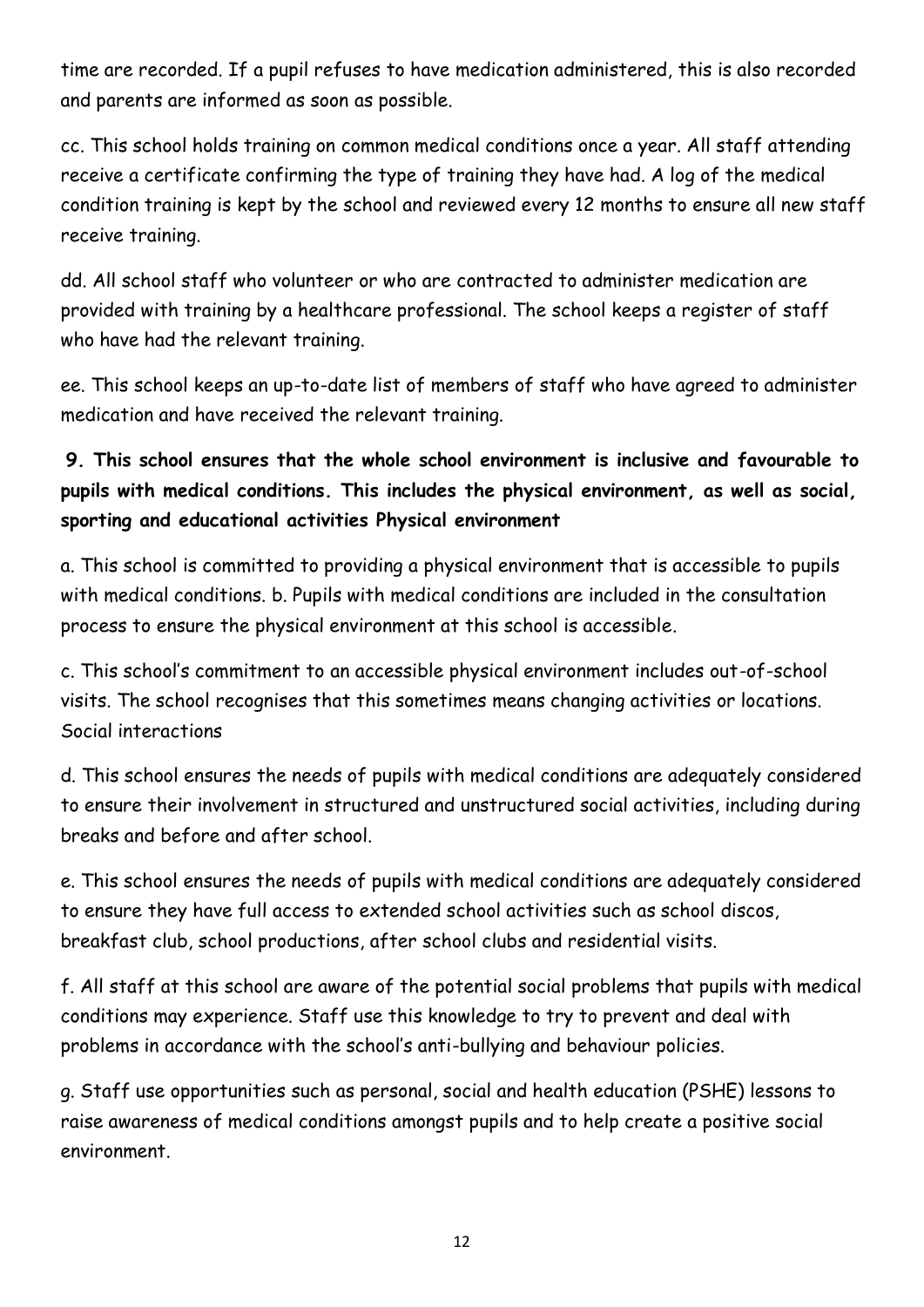h. This school understands the importance of all pupils taking part in sports, games and activities.

i. This school ensures all classroom teachers, PE teachers and sports coaches make appropriate adjustments to sports, games and other activities to make physical activity accessible to all pupils.

j. This school ensures all classroom teachers, PE teachers and sports coaches understand that pupils should not be forced to take part in an activity if they feel unwell.

k. Teachers and sports coaches are aware of pupils in their care who have been advised to avoid or to take special precautions with particular activities. l. This school ensures all classroom teachers and school sports coaches are aware of the potential triggers for pupils' medical conditions when exercising and how to minimize these triggers. m. This school ensures all pupils have the appropriate medication or food with them during physical activity and that pupils take them when needed.

n. This school ensures all pupils with medical conditions are actively encouraged to take part in out-of-school clubs and team sports. Education and learning

o. This school ensures that pupils with medical conditions can participate fully in all aspects of the curriculum and ensures that appropriate adjustments and extra support are provided.

p. If a pupil is missing a lot of time at school, they have limited concentration or they are frequently tired, all teachers at this school understand that this may be due to their medical condition.

q. Teachers at this school are aware of the potential for pupils with medical conditions to have special educational needs (SEN). Pupils with medical conditions who are finding it difficult to keep up with their studies are referred to the SEN coordinator. The school's SEN coordinator consults the pupil, parents and the pupil's healthcare professional to ensure the effect of the pupil's condition on their schoolwork is properly considered.

r. This school ensures that lessons about common medical conditions are incorporated into PSHE lessons and other parts of the curriculum.

s. Pupils at this school learn about what to do in the event of a medical emergency. Residential visits

t. Risk assessments are carried out by this school prior to any out-of-school visit and medical conditions are considered during this process. Factors this school considers include: how all pupils will be able to access the activities proposed, how routine and emergency medication will be stored and administered, and where help can be obtained in an emergency.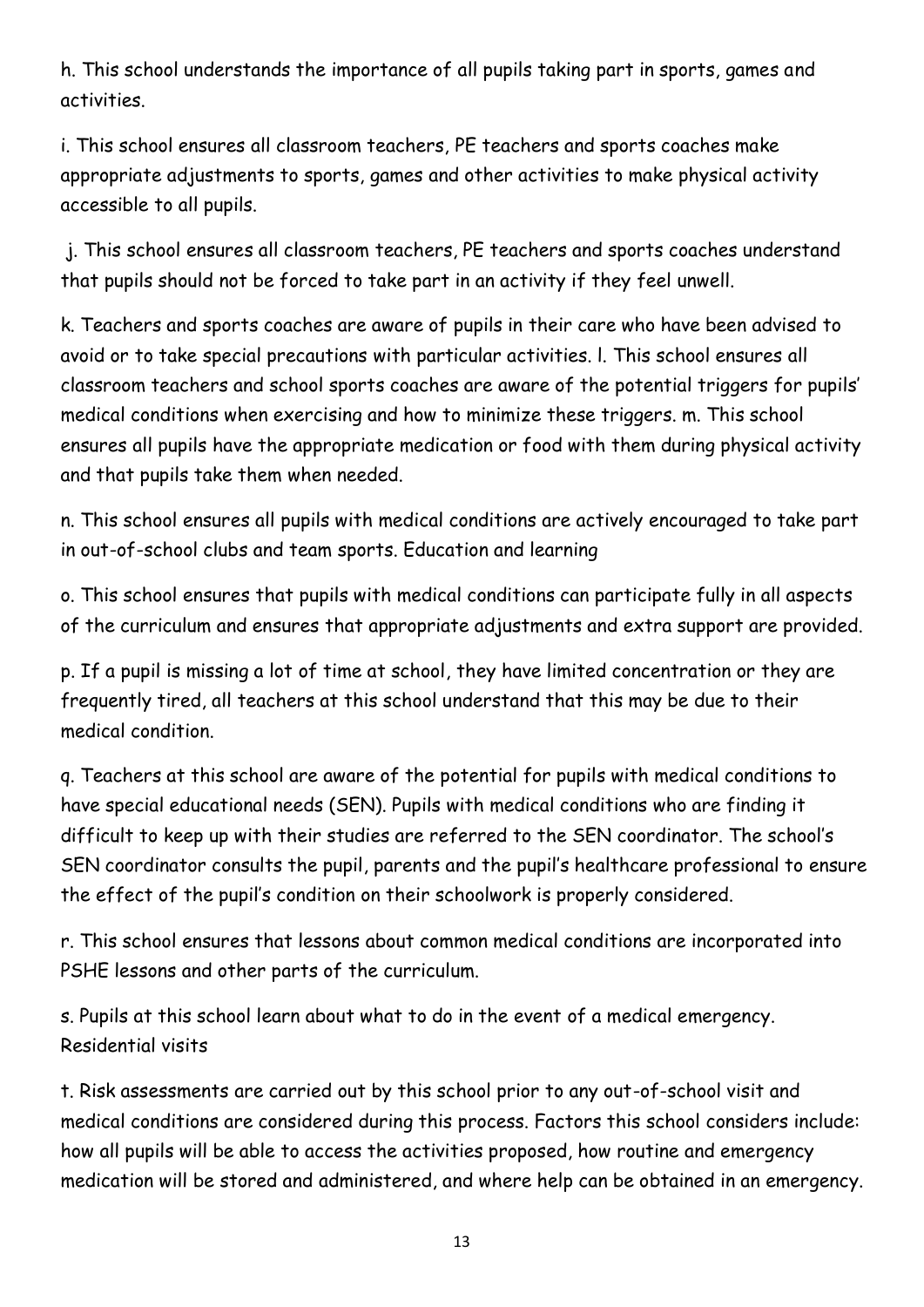u. This school understands that there may be additional medication, equipment or other factors to consider when planning residential visits. This school considers additional medication and facilities that are normally available at school.

v. Risk assessments are carried out before pupils start any work experience or off-site educational placement. It is this school's responsibility to ensure that the placement is suitable, including travel to and from the venue for the pupil. Permission is sought from the pupil and their parents before any medical information is shared with an employer or other education provider.

**10. This school is aware of the common triggers that can make medical conditions worse or can bring on an emergency. The school is actively working towards reducing or eliminating these health and safety risks and has a written schedule of reducing specific triggers to support this**

a. This school is committed to reducing the likelihood of medical emergencies by identifying and reducing triggers both at school and on out-of-school visits.

b. School staff have been given training on medical conditions. This training includes detailed information on how to avoid and reduce exposure to common triggers for common medical conditions.

c. The school has a list of common triggers for the common medical conditions at this school. The school is writing a trigger reduction schedule and is actively working towards reducing or eliminating these health and safety risks.

d. Written information about how to avoid common triggers for medical conditions has been provided to all school staff. See Appendix 1 – Form 6

e. This school uses Healthcare Plans to identify individual pupils who are sensitive to particular triggers. The school has a detailed action plan to ensure these individual pupils remain safe during all lessons and activities throughout the school day.

f. Full health and safety risk assessments are carried out on all out-of-school activities before they are approved, including work experience placements and residential visits, taking into account the needs of pupils with medical conditions.

g. The school reviews medical emergencies and incidents to see how they could have been avoided. Appropriate changes to this school's policy and procedures are implemented after each review.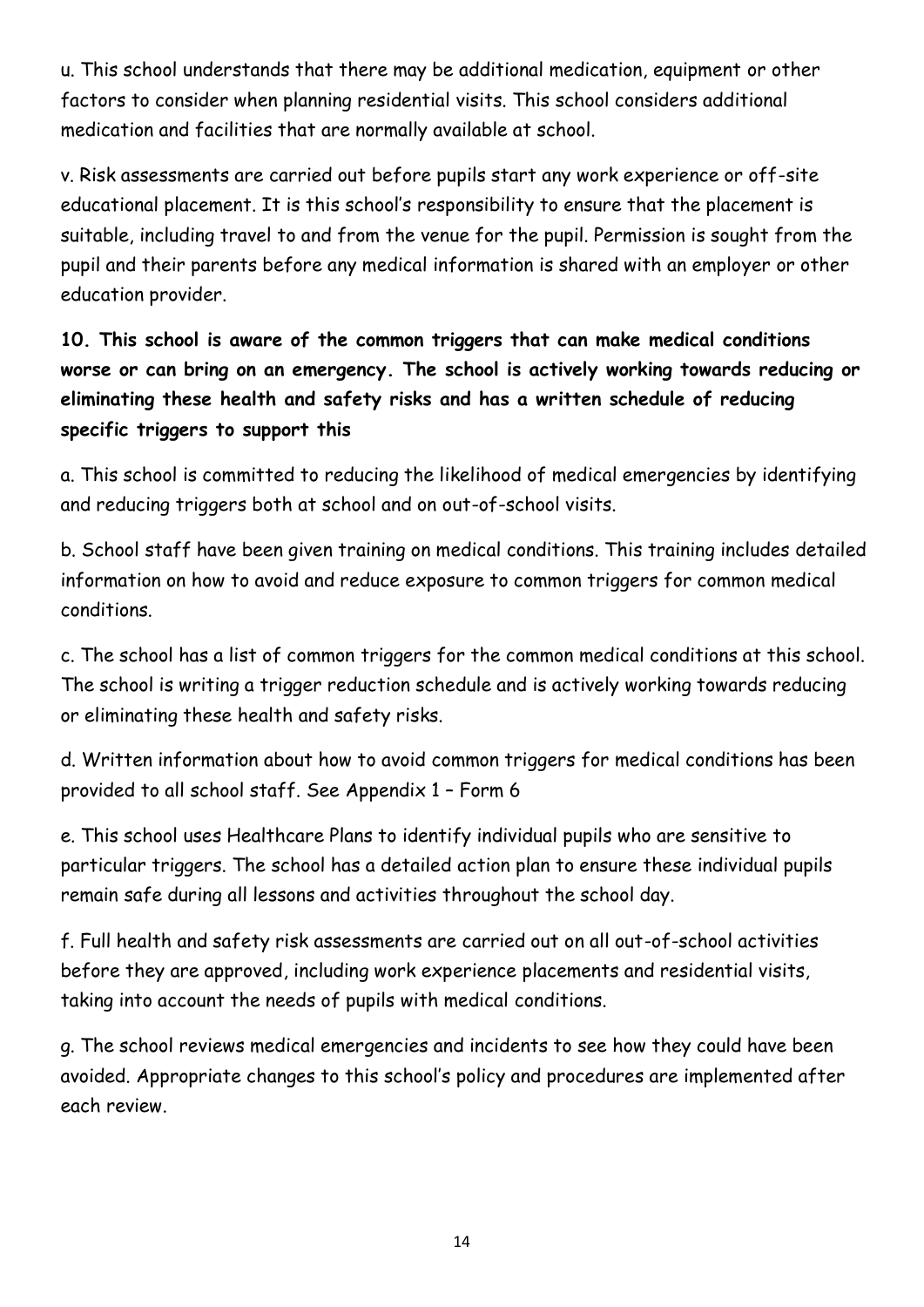## **11. Each member of the school and health community knows their roles and responsibilities in maintaining an effective medical conditions policy**

a. This school works in partnership with all interested and relevant parties including the school's governing body, all school staff, parents, employers, community healthcare professionals and pupils to ensure the policy is planned, implemented and maintained successfully.

b. The following roles and responsibilities are used for the medical conditions policy at this school. These roles are understood and communicated regularly. Employer This school's employer has a responsibility to:

- ensure the health and safety of their employees and anyone else on the premises or taking part in school activities (this includes all pupils). This responsibility extends to those staff and others leading activities taking place off-site, such as visits, outings or field trips
- ensure health and safety policies and risk assessments are inclusive of the needs of pupils with medical conditions
- make sure the medical conditions policy is effectively monitored and evaluated and regularly updated
- report to parents, pupils, school staff and the local authority about the successes and areas for improvement of this school's medical conditions policy
- provide indemnity for staff who volunteer to administer medication to pupils with medical conditions.

The school's employer is not responsible for external contractors working on site Head teacher This school's head teacher has a responsibility to:

- ensure the school is inclusive and welcoming and that the medical conditions policy is in line with local and national guidance and policy frameworks
- liaise between interested parties including pupils, school staff, special educational needs coordinators, pastoral support/welfare officers, teaching assistants, school nurses, parents, governors, the school health service, the local authority transport service, and local emergency care services
- ensure the policy is put into action, with good communication of the policy to all
- ensure every aspect of the policy is maintained + ensure that information held by the school is accurate and up to date and that there are good information sharing systems in place using pupils' Healthcare Plans
- ensure pupil confidentiality
- assess the training and development needs of staff and arrange for them to be met
- ensure all supply teachers and new staff know the medical conditions policy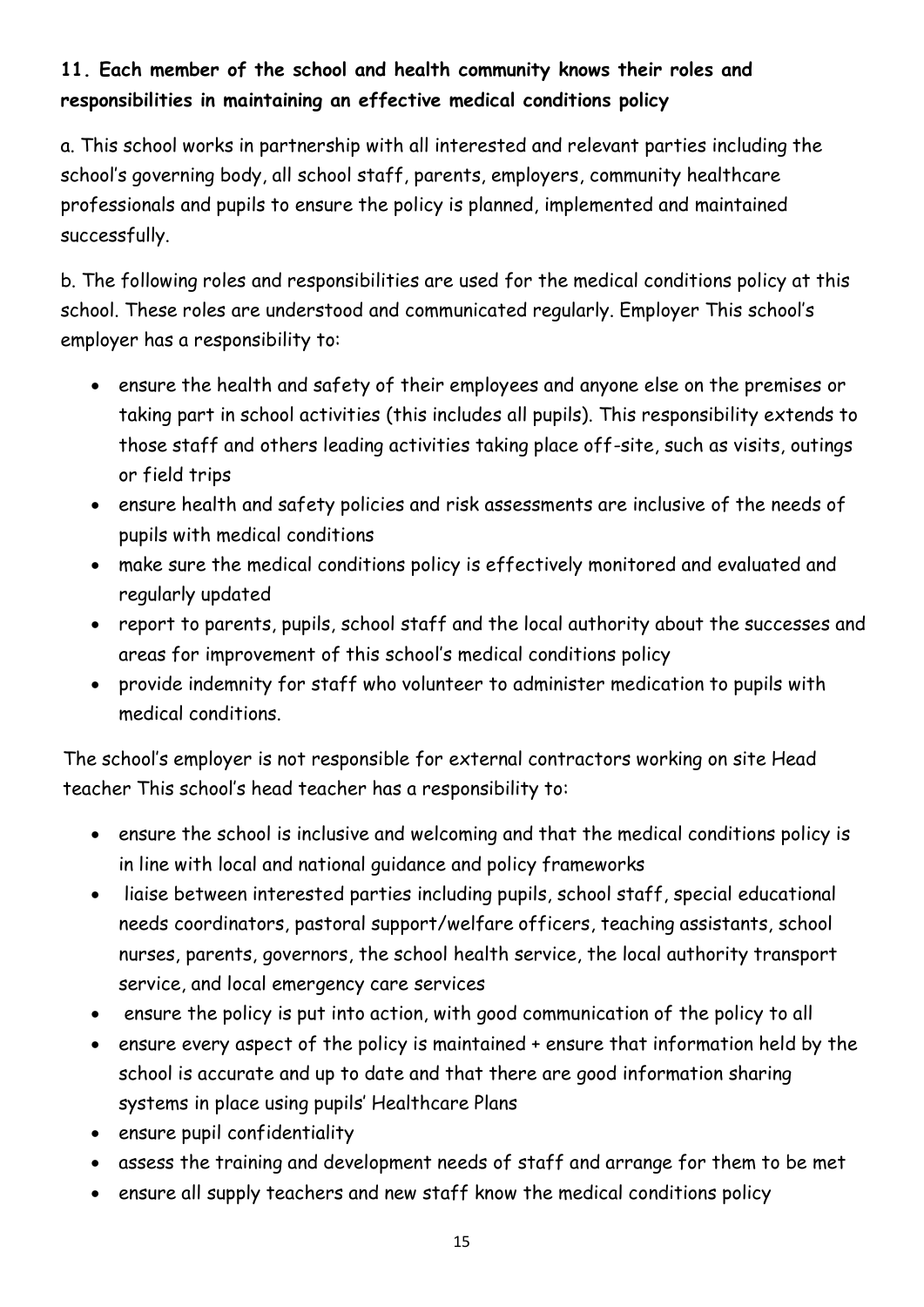- delegate a staff member to check the expiry date of medicines kept at school and maintain the school medical conditions register
- monitor and review the policy at least once a year, with input from pupils, parents, staff and external stakeholders
- update the policy regularly according to review recommendations and recent local and national guidance and legislation
- report back to all key stakeholders about implementation of the medical conditions policy.

All staff at this school have a responsibility to:

- be aware of the potential triggers, signs and symptoms of common medical conditions and know what to do in an emergency
- understand the school's medical conditions policy
- know which pupils in their care have a medical condition and be familiar with the content of the pupil's Healthcare Plan
- allow all pupils to have immediate access to their emergency medication
- maintain effective communication with parents including informing them if their child has been unwell at school
- ensure pupils who carry their medication with them have it when they go on a school visit or out of the classroom
- be aware of pupils with medical conditions who may be experiencing bullying or need extra social support
- understand the common medical conditions and the impact it can have on pupils (pupils should not be forced to take part in any activity if they feel unwell)
- ensure all pupils with medical conditions are not excluded unnecessarily from activities they wish to take part in
- ensure pupils have the appropriate medication or food with them during any exercise and are allowed to take it when needed.

## **12. Children with Asthma**

This school has a responsibility to:

- welcome all pupils with asthma
- encourage and help children with asthma to participate in all aspects of school life
- recognise that asthma is a significant condition affecting many children
- recognise that immediate access to inhalers is vital
- do all it can to make sure that the school environment is favourable to children with asthma
- ensure that other children understand asthma so that they can support their friends
- Have a clear understanding of what to do in the event of a child having an asthma attack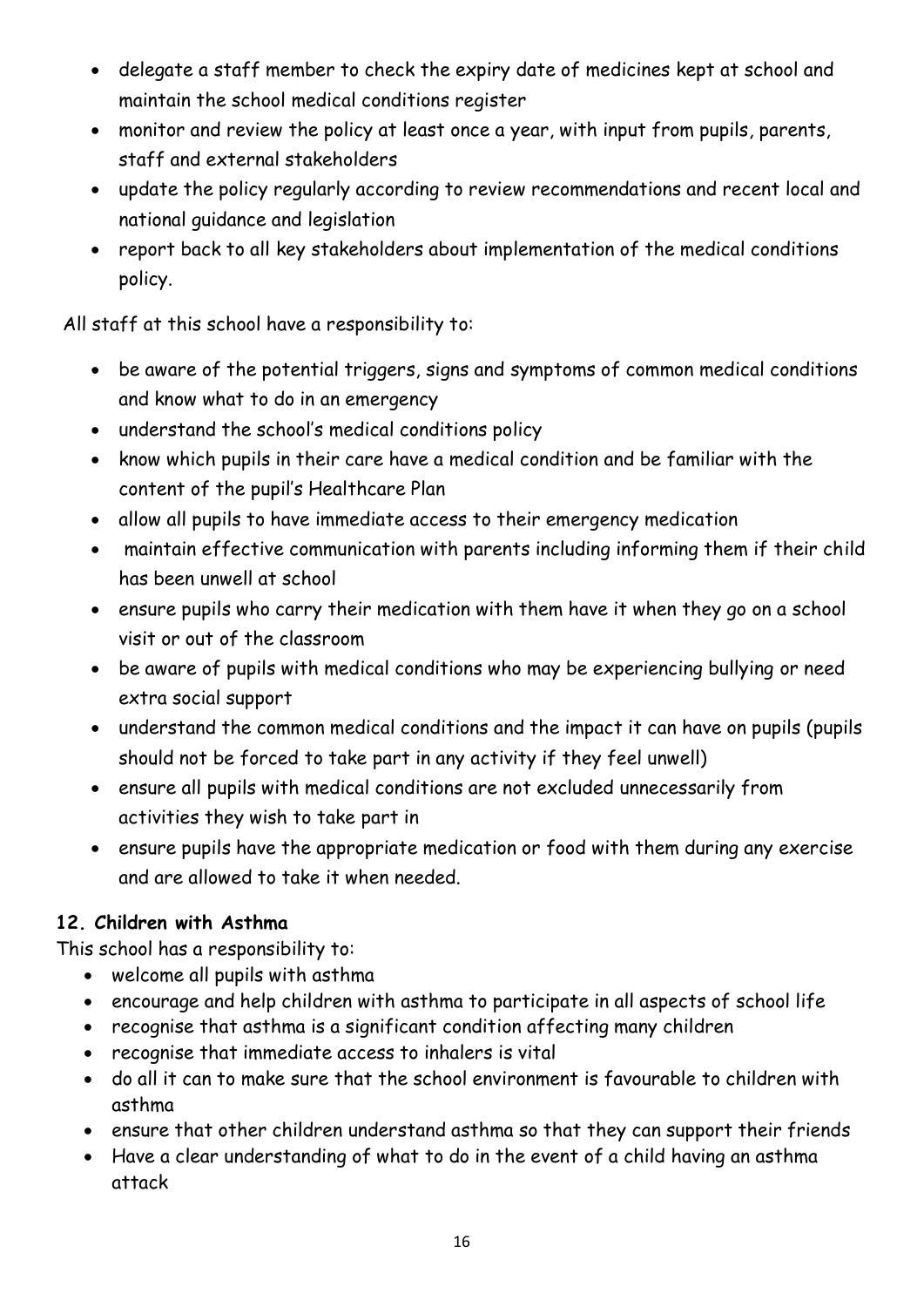- work in partnership with parents, governors, health professionals, staff and children to ensure the successful implementation of this policy
- ensure that there is a no smoking policy

## **Procedure**

- The children are expected to keep their ventolin inhaler (marked with their name) with them at school in a designated place. It is the parent's responsibility to ensure that the inhaler is kept within its use by date
- Parents are responsible for training their child to use their inhaler
- Checks will be made to ensure they are taken on school trips
- Children may use the inhaler as they feel necessary, (a child cannot overdose), particularly before physical exercise, if appropriate
- Staff will inform parents if it is felt the inhaler is being used too frequently, thus enabling a revised prescription to be obtained if appropriate.
- Preventer inhalers (brown) are usually used at home

## **Teaching staff Teachers at this school have a responsibility to:**

- ensure pupils who have been unwell catch up on missed school work
- be aware that medical conditions can affect a pupil's learning and provide extra help when pupils need it
- liaise with parents, the pupil's healthcare professionals, special educational needs coordinator and welfare officers if a child is falling behind with their work because of their condition
- use opportunities such as PSHE and other areas of the curriculum to raise pupil awareness about medical conditions.

## **School nurse or school healthcare professional**

The school nurse at this school has a responsibility to:

- help update the school's medical conditions policy help provide regular training for school staff in managing the most common medical conditions at school
- provide information about where the school can access other specialist training.

First aider First aiders at this school have a responsibility to:

- give immediate help to casualties with common injuries or illnesses and those arising from specific hazards with the school
- when necessary ensure that an ambulance or other professional medical help is called.

## **Special educational needs coordinator**

The special educational needs coordinator at this school have the responsibility to: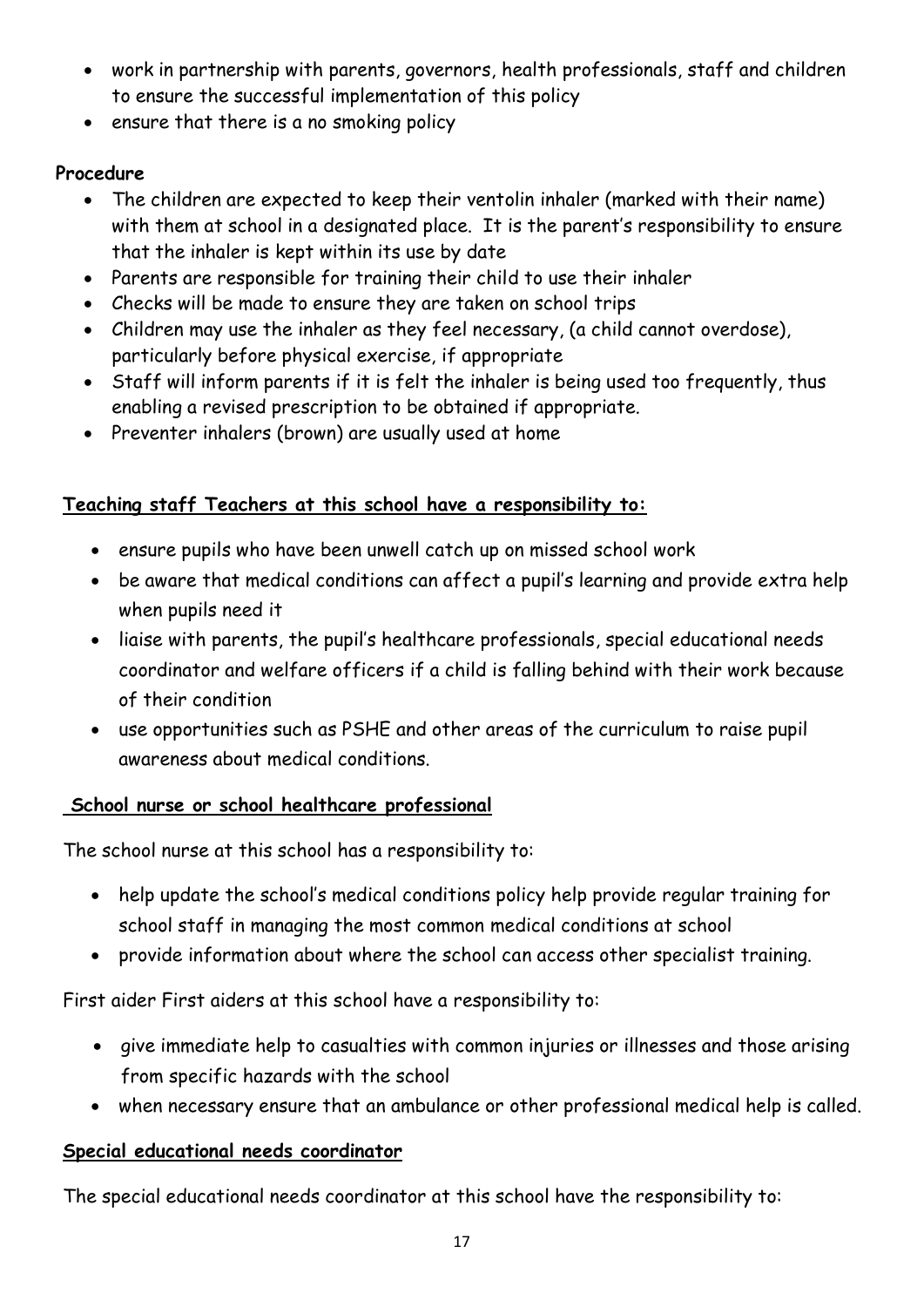- help update the school's medical condition policy
- know which pupils have a medical condition and which have special educational needs because of their condition
- ensure pupils who have been unwell catch up on missed schoolwork
- ensure teachers make the necessary arrangements if a pupil needs special consideration or access arrangements in exams or course work.

#### **Local doctors and specialist healthcare professionals**

Individual doctors and specialist healthcare professionals caring for pupils who attend this school, have a responsibility to:

- complete the pupil's Healthcare Plans provided by parents
- where possible, and without compromising the best interests of the child, try to prescribe medication that can be taken outside of school hours
- offer every child or young person (and their parents) a written care/self-management plan to ensure children and young people know how to self manage their condition
- ensure the child or young person knows how to take their medication effectively
- ensure children and young people have regular reviews of their condition and their medication
- provide the school with information and advice regarding individual children and young people with medical conditions (with the consent of the pupil and their parents)
- understand and provide input in to the school's medical conditions policy.

## **Pupils**

The pupils at this school have a responsibility to:

- treat other pupils with and without a medical condition equally
- tell their parents, teacher or nearest staff member when they are not feeling well
- let a member of staff know if another pupil is feeling unwell
- let any pupil take their medication when they need it, and ensure a member of staff is called
- treat all medication with respect
- know how to gain access to their medication in an emergency
- if mature and old enough, know how to take their own medication and to take it when they need it
- ensure a member of staff is called in an emergency situation.

## **Parents\***

The parents of a child at this school have a responsibility to: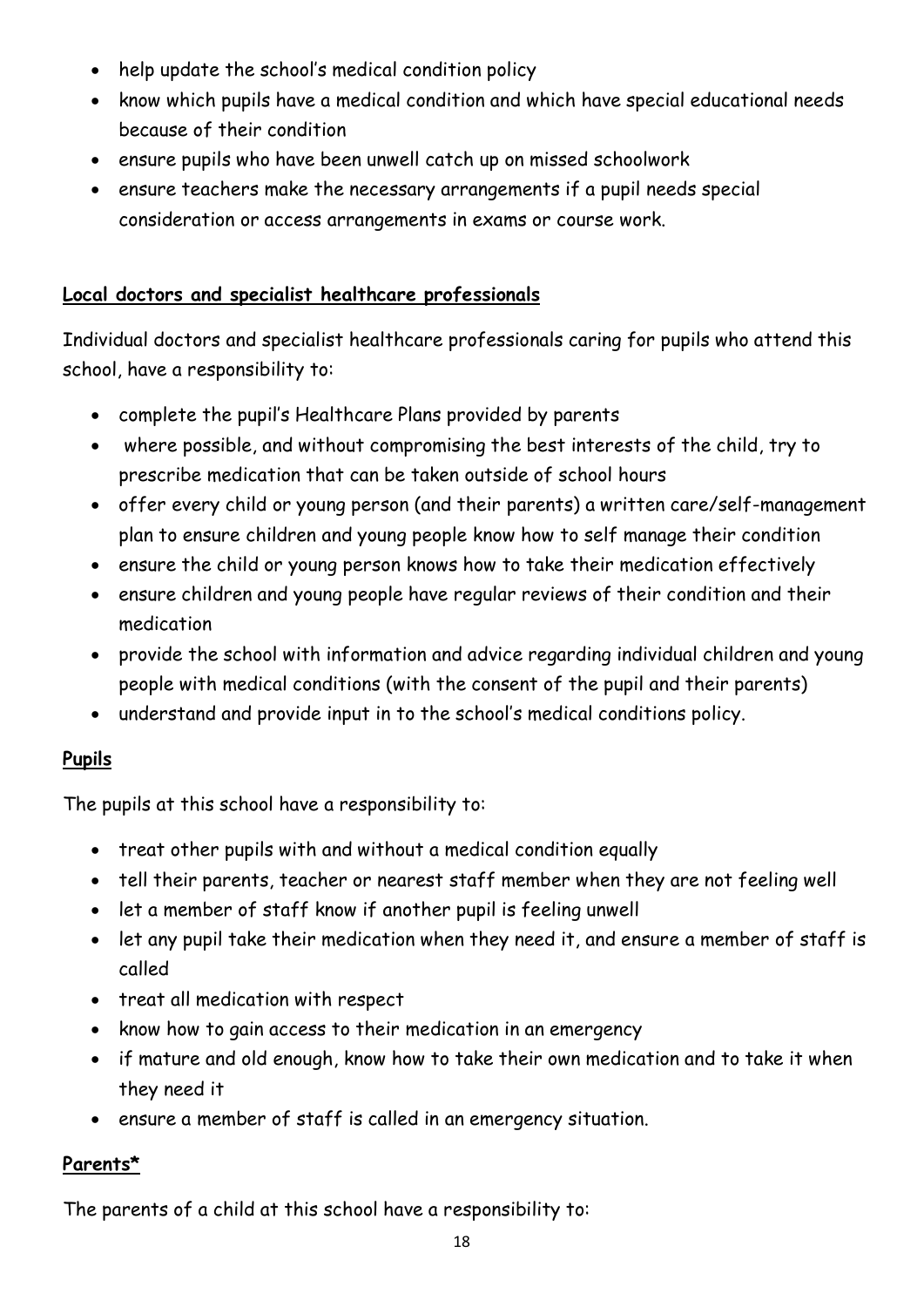- tell the school if their child has a medical condition
- ensure the school has a complete and up-to-date Healthcare Plan for their child
- inform the school about the medication their child requires during school hours
- inform the school of any medication their child requires while taking part in visits, outings or field trips and other out-of-school activities
- tell the school about any changes to their child's medication, what they take, when, and how much
- inform the school of any changes to their child's condition
- ensure their child's medication and medical devices are labelled with their child's full name
- provide the school with appropriate spare medication labelled with their child's name
- ensure that their child's medication is within expiry dates
- keep their child at home if they are not well enough to attend school
- ensure their child catches up on any school work they have missed
- ensure their child has regular reviews about their condition with their doctor or specialist healthcare professional
- ensure their child has a written care/self-management plan from their doctor or specialist healthcare professional to help their child manage their condition.

\* The term 'parent' implies any person or body with parental responsibility such as foster parent, carer, guardian or local authority.

**13. The medical conditions policy is regularly reviewed evaluated and updated. Updates are produced every year**. a. This school's medical condition policy is reviewed, evaluated and updated every year in line with the school's policy review timeline.

b. New Department for Children, Families and Schools and Department of Health guidance is actively sought and fed into the review.

c. In evaluating the policy, this school seeks feedback on the effectiveness and acceptability of the medical conditions policy with a wide-range of key stakeholders within the school and health settings. These key stakeholders include:

- pupils
- parents
- school nurse and/or school healthcare professionals
- headteacher
- teachers
- special education needs coordinator
- first aider